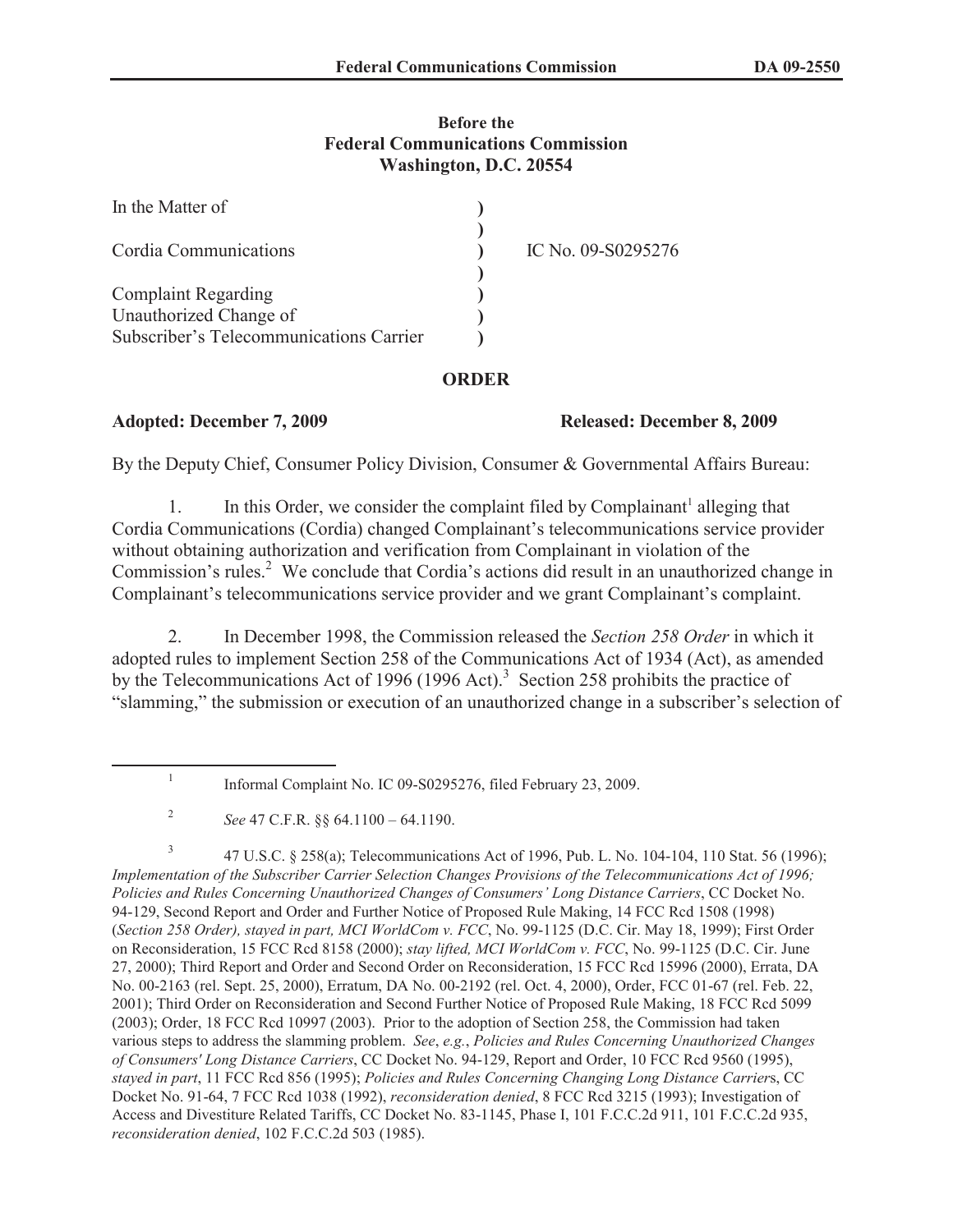a provider of telephone exchange service or telephone toll service.<sup>4</sup> In the *Section 258 Order*, the Commission adopted aggressive new rules designed to take the profit out of slamming, broadened the scope of the slamming rules to encompass all carriers, and modified its existing requirements for the authorization and verification of preferred carrier changes. The rules require, among other things, that a carrier receive individual subscriber consent before a carrier change may occur.<sup>5</sup> Pursuant to Section 258, carriers are absolutely barred from changing a customer's preferred local or long distance carrier without first complying with one of the Commission's verification procedures.<sup>6</sup> Specifically, a carrier must: (1) obtain the subscriber's written or electronically signed authorization in a format that meets the requirements of Section 64.1130; (2) obtain confirmation from the subscriber via a toll-free number provided exclusively for the purpose of confirming orders electronically; or (3) utilize an independent third party to verify the subscriber's order.<sup>7</sup>

3. The Commission also has adopted liability rules. These rules require the carrier to absolve the subscriber where the subscriber has not paid his or her bill. In that context, if the subscriber has not already paid charges to the unauthorized carrier, the subscriber is absolved of liability for charges imposed by the unauthorized carrier for service provided during the first 30 days after the unauthorized change.<sup>8</sup> Where the subscriber has paid charges to the unauthorized carrier, the Commission's rules require that the unauthorized carrier pay 150% of those charges to the authorized carrier, and the authorized carrier shall refund or credit to the subscriber 50% of all charges paid by the subscriber to the unauthorized carrier.<sup>9</sup> Carriers should note that our actions in this order do not preclude the Commission from taking additional action, if warranted, pursuant to Section 503 of the Act.<sup>10</sup>

4. We received Complainant's complaint on February 23, 2009, alleging that Complainant's telecommunications service provider had been changed to Cordia without Complainant's authorization. Pursuant to Sections 1.719 and 64.1150 of our rules,<sup>11</sup> we notified

4 47 U.S.C. § 258(a).

5 *See* 47 C.F.R. § 64.1120.

7 *See* 47 C.F.R. § 64.1120(c). Section 64.1130 details the requirements for letter of agency form and content for written or electronically signed authorizations. 47 C.F.R. § 64.1130.

8 *See* 47 C.F.R. §§ 64.1140, 64.1160. Any charges imposed by the unauthorized carrier on the subscriber for service provided after this 30-day period shall be paid by the subscriber to the authorized carrier at the rates the subscriber was paying to the authorized carrier at the time of the unauthorized change. *Id.*

9 *See* 47 C.F.R. §§ 64.1140, 64.1170.

<sup>10</sup> *See* 47 U.S.C. § 503.

<sup>11</sup> 47 C.F.R. § 1.719 (Commission procedure for informal complaints filed pursuant to Section 258 of the Act); 47 C.F.R. § 64.1150 (procedures for resolution of unauthorized changes in preferred carrier).

<sup>6</sup> 47 U.S.C. § 258(a).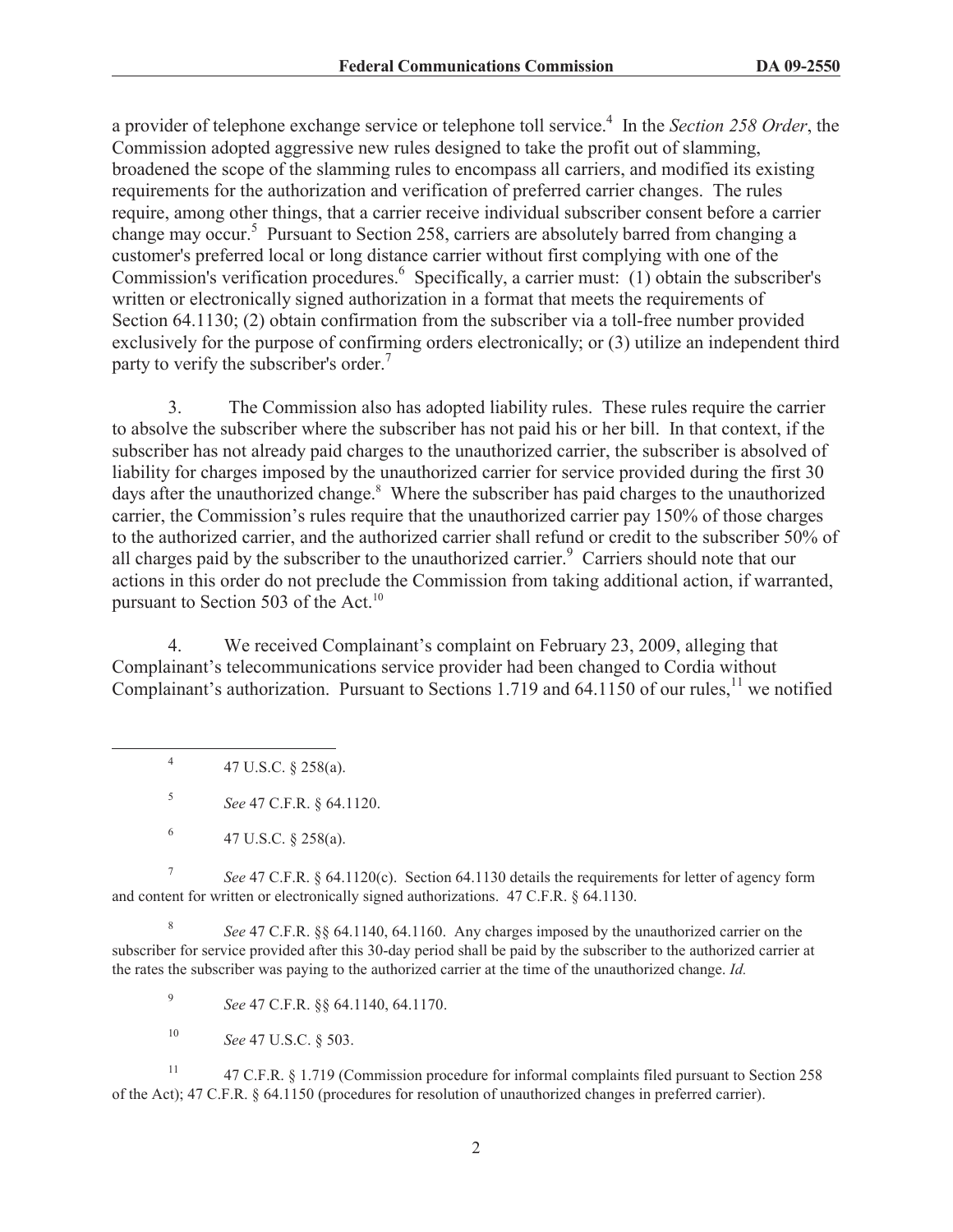Cordia of the complaint and Cordia responded on March 13, 2009.<sup>12</sup> Cordia states that authorization was received and confirmed through third party verification (TPV). We have reviewed the TPV filed with Cordia's response. Cordia's verifier, however, failed to convey that long distance service includes international calls.<sup>13</sup> We find that Cordia has failed to produce clear and convincing evidence of a valid authorized carrier change by Complainant.<sup>14</sup> Therefore, we find that Cordia's actions resulted in an unauthorized change in Complainant's telecommunications service and we discuss Cordia's liability below.<sup>15</sup>

5. Cordia must remove all charges incurred for service provided to Complainant for the first thirty days after the alleged unauthorized change in accordance with the Commission's liability rules.<sup>16</sup> We have determined that Complainant is entitled to absolution for the charges incurred during the first thirty days after the unauthorized change occurred and that neither Complainant's authorized carrier nor Cordia may pursue any collection against Complainant for those charges.<sup>17</sup> Any charges imposed by Cordia on the subscriber for service provided after this 30-day period shall be paid by the subscriber to their authorized carrier at the rates the subscriber was paying to their authorized carrier at the time of the unauthorized change.<sup>18</sup>

6. Accordingly, IT IS ORDERED that, pursuant to Section 258 of the Communications Act of 1934, as amended, 47 U.S.C. § 258, and Sections 0.141, 0.361 and 1.719 of the Commission's rules, 47 C.F.R. §§ 0.141, 0.361, 1.719, the complaint filed by Complainant against Cordia IS GRANTED.

7. IT IS FURTHER ORDERED that, pursuant to Section 64.1170(d) of the Commission's rules, 47 C.F.R. § 64.1170(d), Complainant is entitled to absolution for the charges incurred during the first thirty days after the unauthorized change occurred and neither Complainant's authorized carrier nor Cordia may pursue any collection against Complainant for those charges.

<sup>15</sup> If Complainant is unsatisfied with the resolution of this complaint, Complainant may file a formal complaint with the Commission pursuant to Section 1.721 of the Commission's rules, 47 C.F.R. § 1.721. Such filing will be deemed to relate back to the filing date of such Complainant's informal complaint so long as the formal complaint is filed within 45 days from the date this order is mailed or delivered electronically to Complainant. *See* 47 C.F.R. § 1.719.

<sup>16</sup> *See* 47 C.F.R. § 64.1160(b).

<sup>17</sup> *See* 47 C.F.R. § 64.1160(d).

<sup>18</sup> *See* 47 C.F.R. §§ 64.1140, 64.1160.

<sup>12</sup> Cordia's Response to Informal Complaint No. 09-S0295276, received March 13, 2009.

<sup>13</sup> *See* 47 C.F.R § 64.1120(c)(3)(iii).

<sup>14</sup> *See* 47 C.F.R. § 64.1150(d).